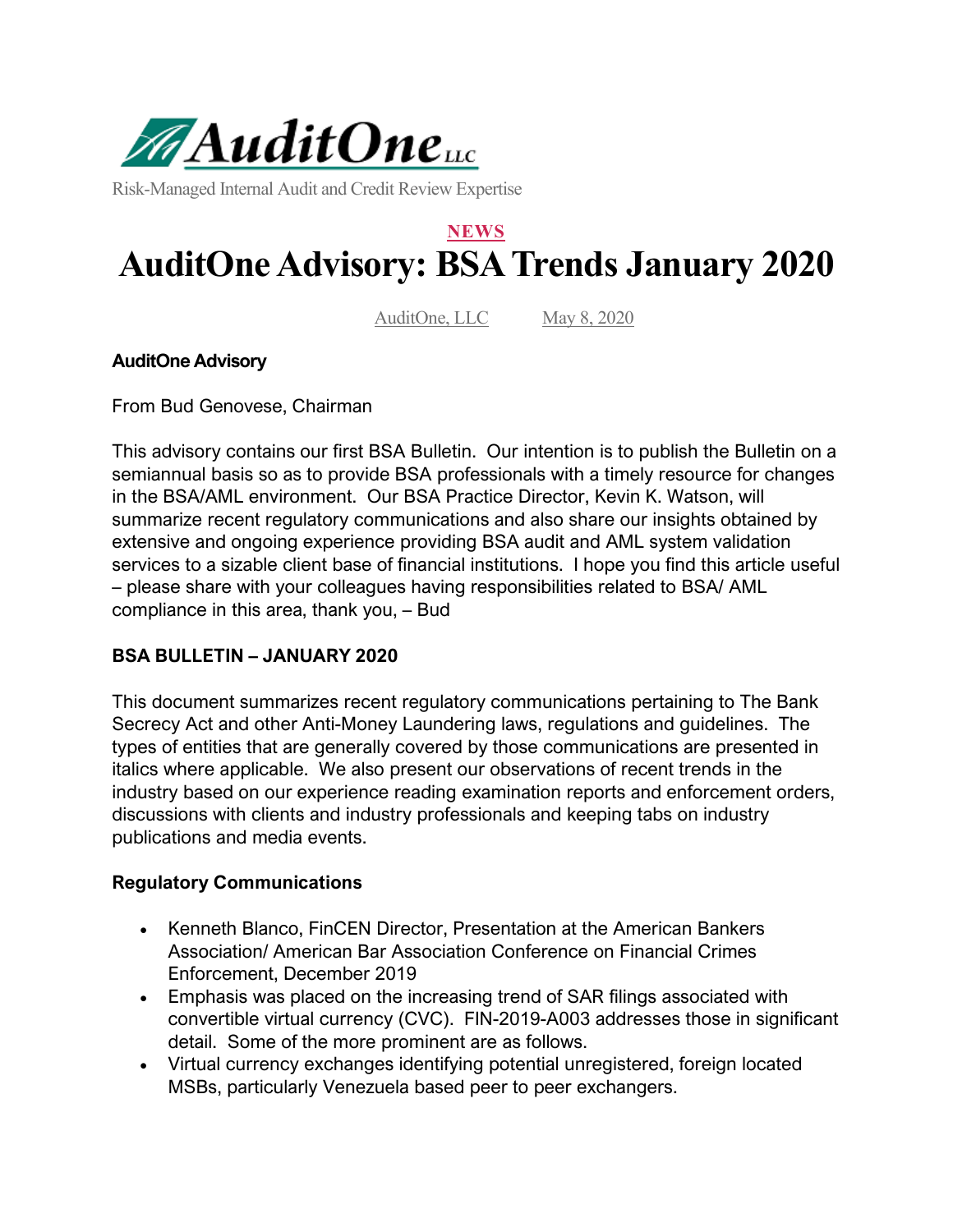- Customers conducting transactions with CVC addresses linked to darknet marketplaces.
- CVC kiosk operators have reported activity indicative of scam victims, particularly with new customers having limited knowledge of CVC, such as the elderly.
- FFIEC, 12/3/19, Providing Financial Services to Customers Engaged in Hemp-Related Businesses. *(banks, credit unions and U.S. offices of foreign banks)*
- FinCEN, 11/8/19, Reissuance of Real Estate Geographic Targeting Orders for 12 Metropolitan Areas *(title companies)*
- Joint Statement CFTC, FinCEN, SEC, 10/11/19, Joint Statement on Activities Involving Digital Assets *(banks, credit unions, U.S. offices of foreign banks, MSBs, broker/dealers, mutual funds)*
- 31 CFR Part 1010, 11/4/19, Imposition of Fifth Special Measure Against the Islamic Republic of Iran as a Jurisdiction of Primary Money Laundering Concern *(all U.S. businesses and individuals)*
- Conference of State Bank Supervisors, 9/16/19 CSBS Cannabis Job Aid *(state chartered financial institutions)*
- FIN-2019-A006, 8/21/19 Advisory to FIs on Illicit Financial Schemes and Methods Related to the Trafficking of Fentanyl and Other Synthetic Opioids *(all financial institutions)*
- FIN-2019-A003, 5/9/19 Advisory on Illicit Activity Involving Convertible Virtual Currency *(all FinCEN regulated financial institutions)*

## **Trends**

- We have noticed increased focus by regulatory examiners on independent testing (audit) reports and workpapers over the past few years. Being one of the five pillars, this emphasis is understandable. We applaud this effort as it contributes to enhanced quality of audit work and reduces the risk that a financial institution receives an audit that is not consistent with the level of risk. Some of the major themes are as follows.
- Enhanced due diligence of high risk customers should be sufficiently documented. Some areas of examiner concern have been the following.
- Inadequate coverage of complex customers
- Lack of comparison of actual to expected activity
- Lack of global analysis. Review should be documented at both the account and customer (global) level.

## **Advice**

• Pay particular attention to regulatory pronouncements and communications as they signal those matters that will be of primary focus during upcoming examinations. Based on that, we expect FIs to have monitoring procedures in place for suspicious CVC activity.